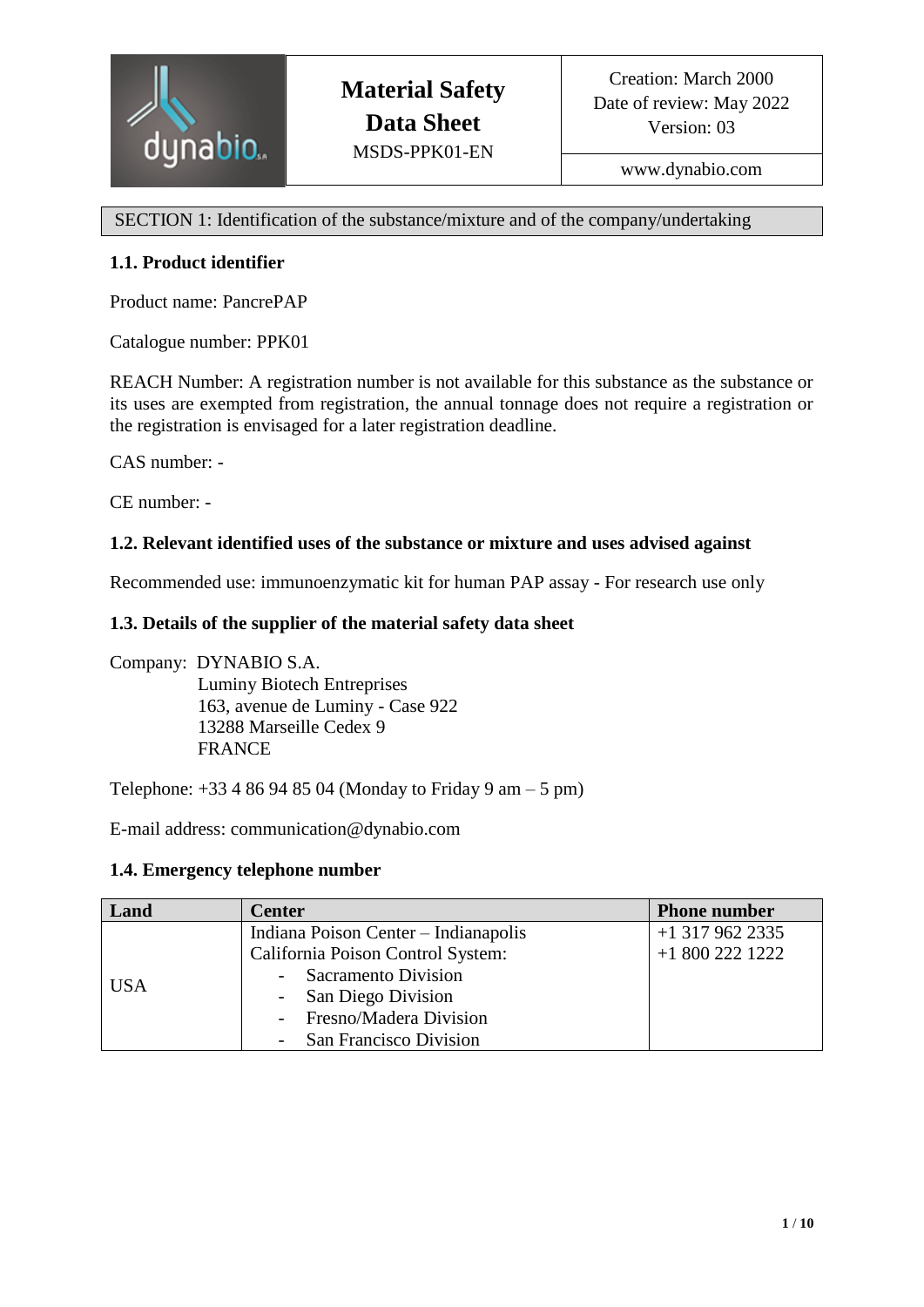# SECTION 2: Hazards identification

# **2.1. Classification of the substance or mixture**

| Components                        | CAS number | Hazard statement                                       |
|-----------------------------------|------------|--------------------------------------------------------|
| Range / Internal Control          |            |                                                        |
| Anti-hPAP biotinylated antibodies |            |                                                        |
| Dilution buffer                   |            |                                                        |
| Avidin-peroxidase conjugate       |            | Is not a hazardous substance or                        |
| Chromogenic substrate             |            | mixture according to Regulation<br>(EC) No. 1272/2008. |
| Tween 20                          |            |                                                        |
| PBS tablet                        |            |                                                        |
| 6 x 16 coated well plate          |            |                                                        |
| Sulfuric acid 5%                  | 7664-93-9  | H <sub>290</sub> - may be corrosive to metals          |

#### **2.2. Label elements**

| Components                        | Pictogram | Hazard statement                                 |  |
|-----------------------------------|-----------|--------------------------------------------------|--|
| Range / Internal Control          |           |                                                  |  |
| Anti-hPAP biotinylated antibodies |           |                                                  |  |
| Dilution buffer                   |           | a hazardous<br>Is<br>not                         |  |
| Avidin-peroxidase conjugate       |           | substance or mixture                             |  |
| Chromogenic substrate             |           | according to Regulation                          |  |
| Tween 20                          |           | (EC) No. 1272/2008.                              |  |
| PBS tablet                        |           |                                                  |  |
| 6 x 16 coated well plate          |           |                                                  |  |
| Sulfuric acid 5%                  |           | H <sub>290</sub> - may be corrosive to<br>metals |  |

# **2.3. Other hazards**

This mixture contains no components considered to be either persistent, bioaccumulative and toxic (PBT), or very persistent and very bioaccumulative (vPvB) at levels of 0.1% or higher.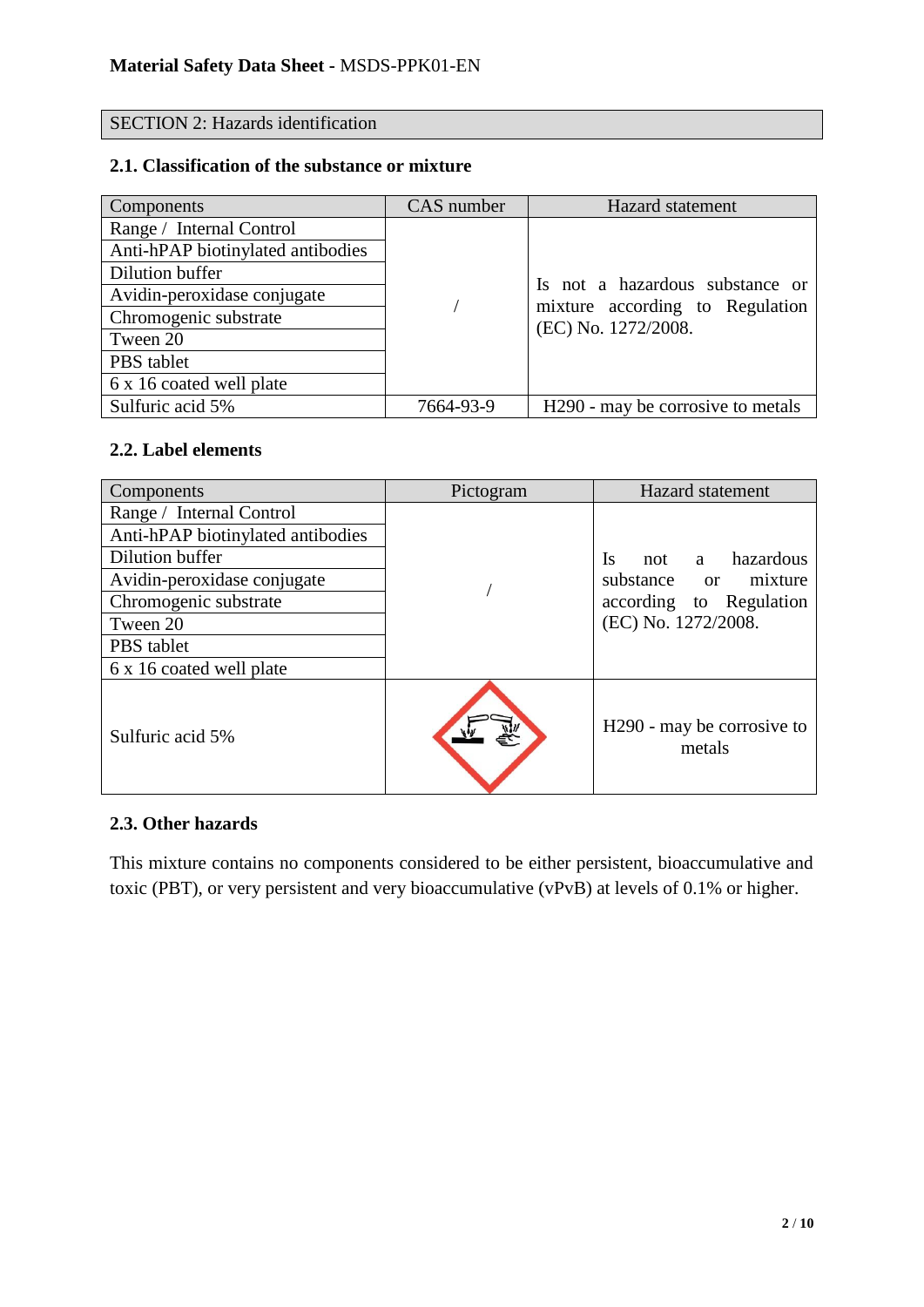# *Biological hazard*

This kit contains rabbit serum with which antibodies are formulated. The biotinylated antibodies, the avidin-peroxidase, the dilution buffer, the ranges and controls as well as the plates contain bovine serum albumin.

Serum of animal origin could be infectious and must be considered as a potential biohazard. No known test method can offer assurance that products derived from animals will not be infectious.

SECTION 3: Composition/information on ingredients

### **3.2. Mixtures**

No components need to be disclosed according to the applicable regulations except the acid solution.

|                  | Components   Concentration | CAS       | Hazard classes and   | ATE, LCS Factor        |
|------------------|----------------------------|-----------|----------------------|------------------------|
|                  |                            | number    | categories           | and/or M Factor        |
|                  |                            |           |                      | Skin Irrit. 2; H315:   |
| Sulfuric<br>acid | 5%                         | 7664-93-9 | Met. Corr. 1 - H290  | $5\% < C < 15\%$       |
|                  |                            |           | Skin Corr. 1A - H314 | Eye Irrit. 2; H319:    |
|                  |                            |           |                      | $5\% \leq C \leq 15\%$ |

As a reminder:

H290 - may be corrosive to metals

H314 - Causes severe skin burns and eye damage.

H315 - Causes skin irritation.

H319 - Causes serious eye irritation.

SECTION 4: First aid measures

#### **4.1. Description of first aid measures**

#### **General advice**

See a doctor. Show this safety data sheet to the doctor in attendance.

#### **Inhalation**

Remove victim to fresh air. If breathing becomes difficult, give oxygen. If breathing stops, administer artificial respiration. Call a physician.

#### **Skin Contact**

Flush with copious amounts of water and wash with soap and water for at least 15 minutes. Remove contaminated clothing and shoes. Call a physician if irritation or discomfort develops.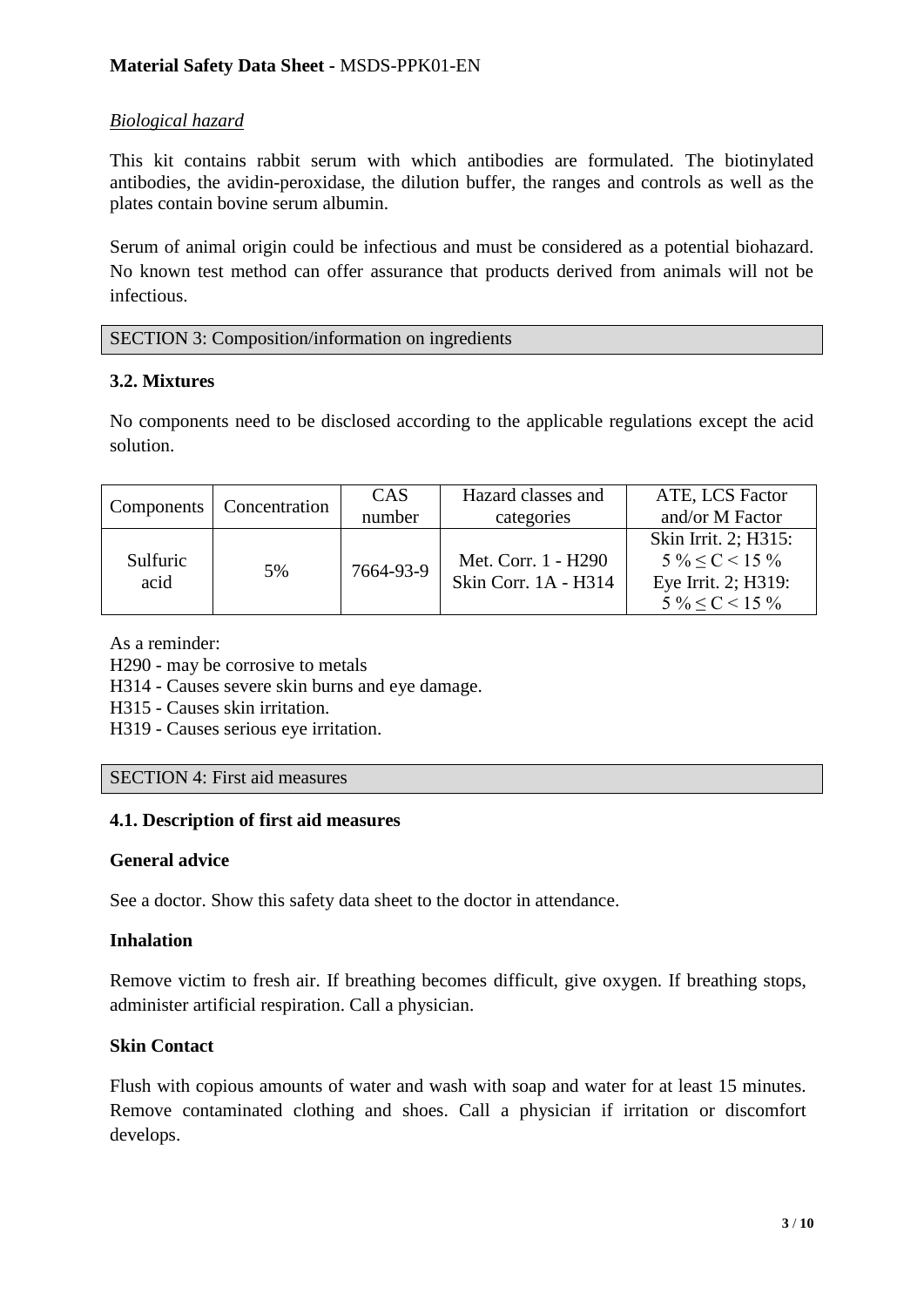# **Eye Contact**

Flush with copious amounts of water for at least 15 minutes. Check for and remove contact lenses. Assure adequate flushing by separating the eyelids. Call a physician.

# **Ingestion**

If swallowed, wash out mouth with water provided person is conscious. Call a physician or poison control. DO NOT induce vomiting. Give nothing to eat or drink.

# **4.2. Most important symptoms and effects, both acute and delayed**

No other important information available

# **4.3. Indication of any immediate medical attention and special treatment needed**

Data not available

### SECTION 5: Firefighting measures

### **5.1. Extinguishing media**

Suitable extinguishing media: use water spray, alcohol-resistant foam, dry chemical or carbon dioxide.

### **5.2. Special hazards arising from the substance or mixture**

In case of fire, risk of release of sulfur oxides, carbon monoxide, carbon dioxide.

# **5.3. Advice for firefighters**

Wear self-contained breathing apparatus for firefighting if necessary.

#### SECTION 6: Accidental release measures

#### **6.1. Personal precautions, protective equipment and emergency procedures**

Use personal protective equipment (see section 8). Avoid dust formation. Avoid breathing vapors, mist or gas. Ensure adequate ventilation. Avoid breathing dust.

#### **6.2. Environmental precautions**

Do not let product enter drains.

# **6.3. Methods and material for containment and cleaning up**

Pick up and arrange disposal without creating dust. Sweep up and shovel. Keep in suitable, closed containers for disposal.

# **6.4. Reference to other sections**

For disposal see section 13.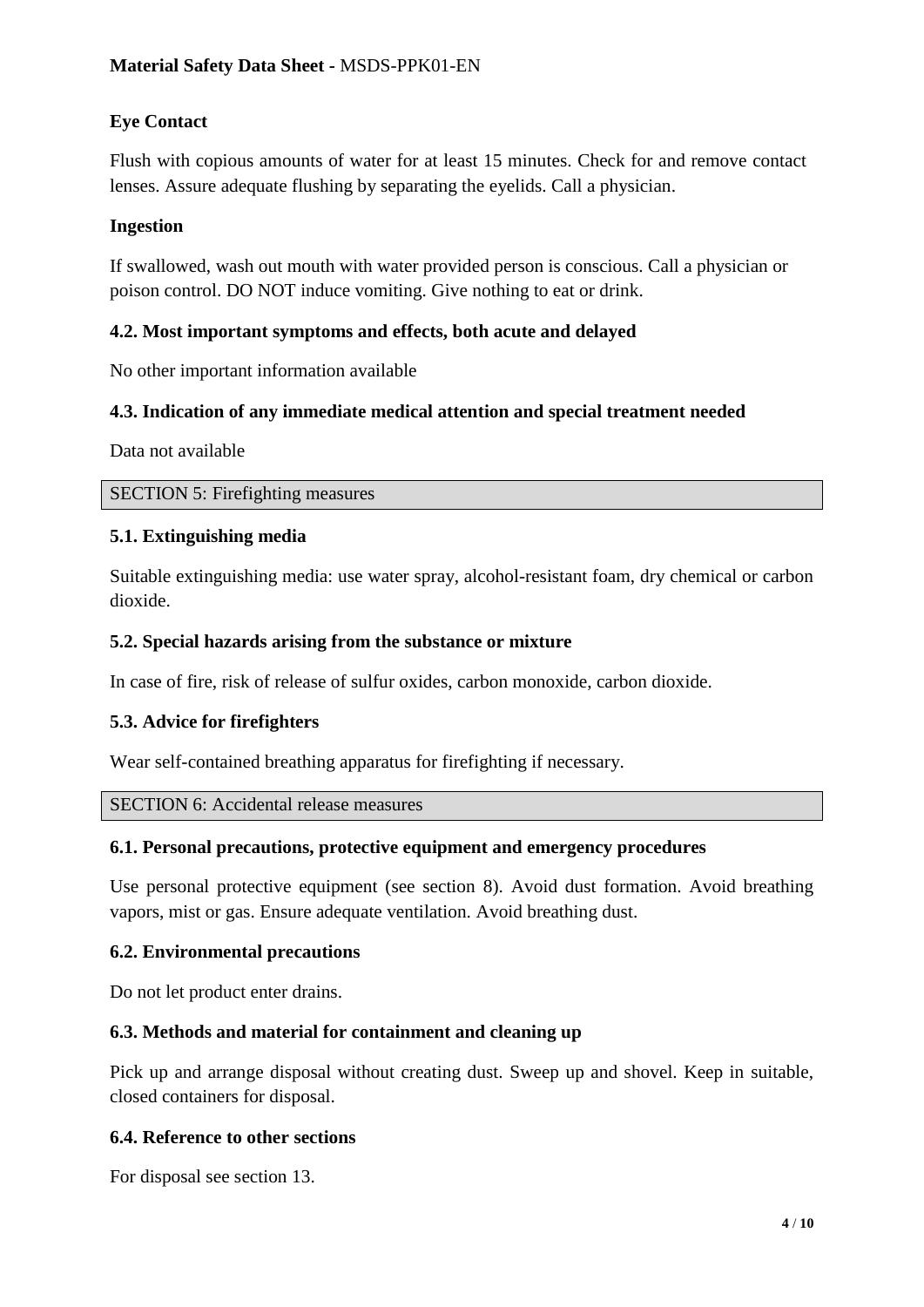### SECTION 7: Handling and storage

#### **7.1. Precautions for safe handling**

Avoid contact with skin and eyes. Wash hands after handling all materials. Do not drink, eat, smoke, or apply make-up. Do no pipette with the mouth. Avoid formation of dust and aerosols. Provide appropriate exhaust ventilation at places where dust is formed. For precautions see section 2.2.

### **7.2. Conditions for safe storage, including any incompatibilities**

Keep container tightly closed in a dry and well-ventilated place. Recommended storage temperature  $+2$ °C -  $+8$ °C

### **7.3. Specific end use(s)**

Apart from the uses mentioned in section 1.2 no other specific uses are stipulated.

SECTION 8: Exposure controls/personal protection

#### **8.1. Control parameters**

It does not contain substances with occupational exposure limit values.

#### **8.2. Exposure controls**

#### **Appropriate engineering controls**

Handle in accordance with good industrial hygiene and safety practice. Wash hands before breaks and at the end of workday.

# **Personal protective equipment**

#### **Eye/face protection**

Use equipment for eye protection (Safety glasses with side-shields) tested and approved under appropriate government standards such as NIOSH (US) or EN 166.

#### **Skin protection**

Handle with gloves. Gloves must be inspected prior to use. Use proper glove removal technique (without touching glove's outer surface) to avoid skin contact with this product. Dispose of contaminated gloves after use in accordance with applicable laws and good laboratory practices. Wash and dry hands. The selected protective gloves have to satisfy the specifications of EU Directive 89/686/EEC and the standard EN374 derived from it.

#### **Body Protection**

Impervious clothing, the type of protective equipment must be selected according to the concentration and amount of the dangerous substance at the specific workplace.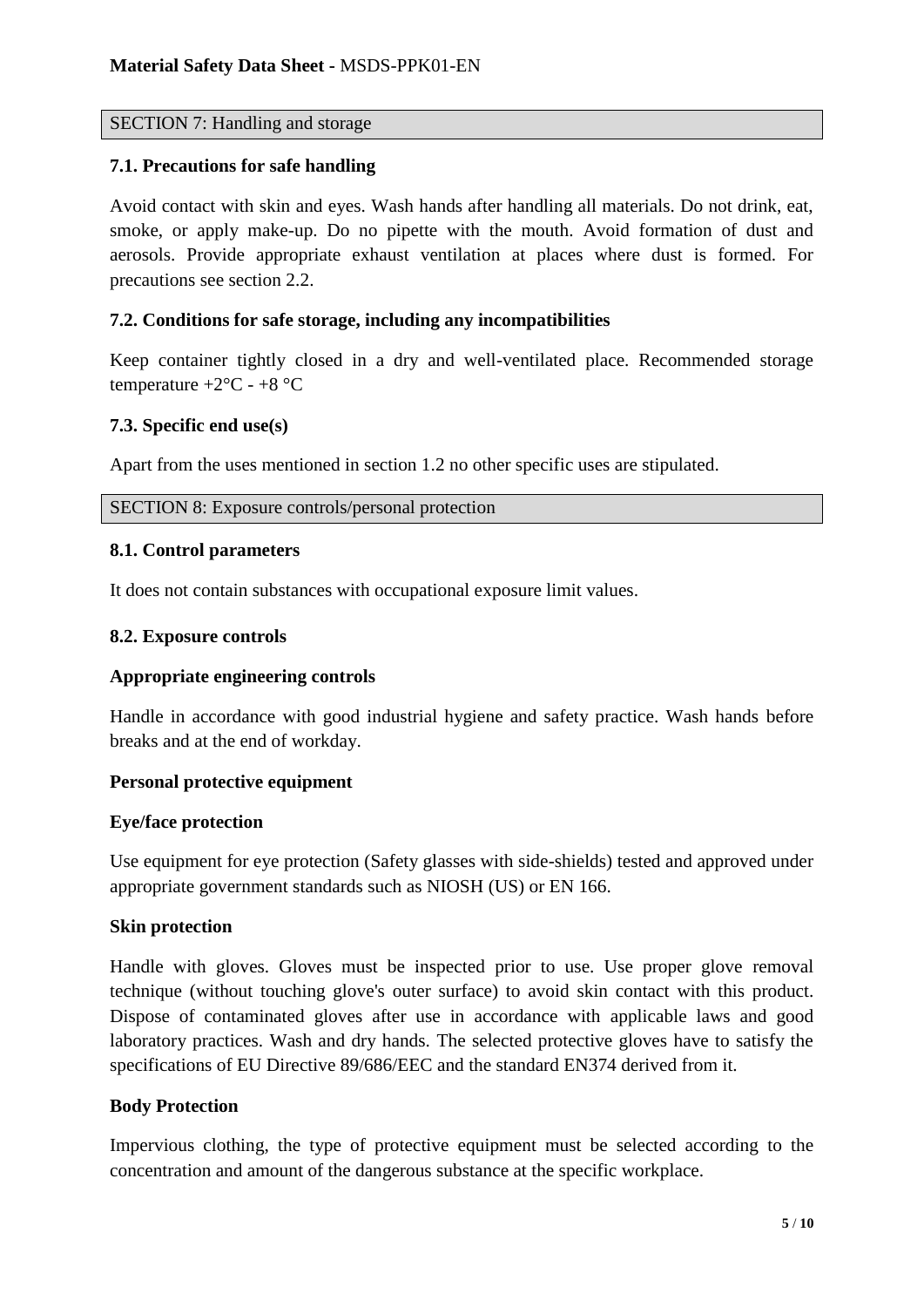# SECTION 9: Physical and chemical properties

# **9.1. Information on basic physical and chemical properties**

(a) Appearance

| <b>Components</b>                 | Physical state | Color             |
|-----------------------------------|----------------|-------------------|
| Range / Internal Control          | Solid          | White             |
| Anti-hPAP biotinylated antibodies | Solid          | <b>Brown</b>      |
| Dilution buffer                   | Liquid         | Slightly yellow   |
| Avidin-peroxidase conjugate       | Solid          | Pearly white      |
| Chromogenic substrate (TMB)       | Liquid         | Very light yellow |
| Sulfuric acid 5%                  | Liquid         | Transparent       |
| Tween 20 (10%)                    | Liquid         | Yellow            |
| PBS tablet                        | Solid          | White             |
| 6 x 16 coated well plate          | Plastic        | Transparent       |

- 
- (c) Odour threshold No data available
- (d) pH

(b) Odour No data available

| Components                        | pH                |
|-----------------------------------|-------------------|
| Range / Internal Control          |                   |
| Anti-hPAP biotinylated antibodies |                   |
| Dilution buffer                   |                   |
| Avidin-peroxidase conjugate       |                   |
| Chromogenic substrate (TMB)       | No data available |
| Tween 20 (10%)                    |                   |
| PBS tablet                        |                   |
| 6 x 16 coated well plate          |                   |
| Sulfuric acid 5%                  |                   |

| (e) Melting point/freezing point                 | No data available |
|--------------------------------------------------|-------------------|
|                                                  |                   |
| (f) Initial boiling point and boiling range      | No data available |
| $(g)$ Flash point                                | Not applicable    |
| (h) Evaporation rate                             | No data available |
| (i) Flammability (solid, gas)                    | No data available |
| (i) Upper/lower flammability or explosive limits | No data available |
| (k) Vapour pressure                              | No data available |
| (1) Vapour density                               | No data available |
| (m)Relative density                              | No data available |
| (n) Solubility                                   | Soluble in water  |
| (o) Partition coefficient: n-octanol/water       | No data available |
| (p) Auto-ignition temperature                    | No data available |
| (q) Decomposition temperature                    | No data available |
| (r) Viscosity                                    | No data available |
| (s) Explosive properties                         | No data available |
| (t) Oxidizing properties                         | No data available |
|                                                  |                   |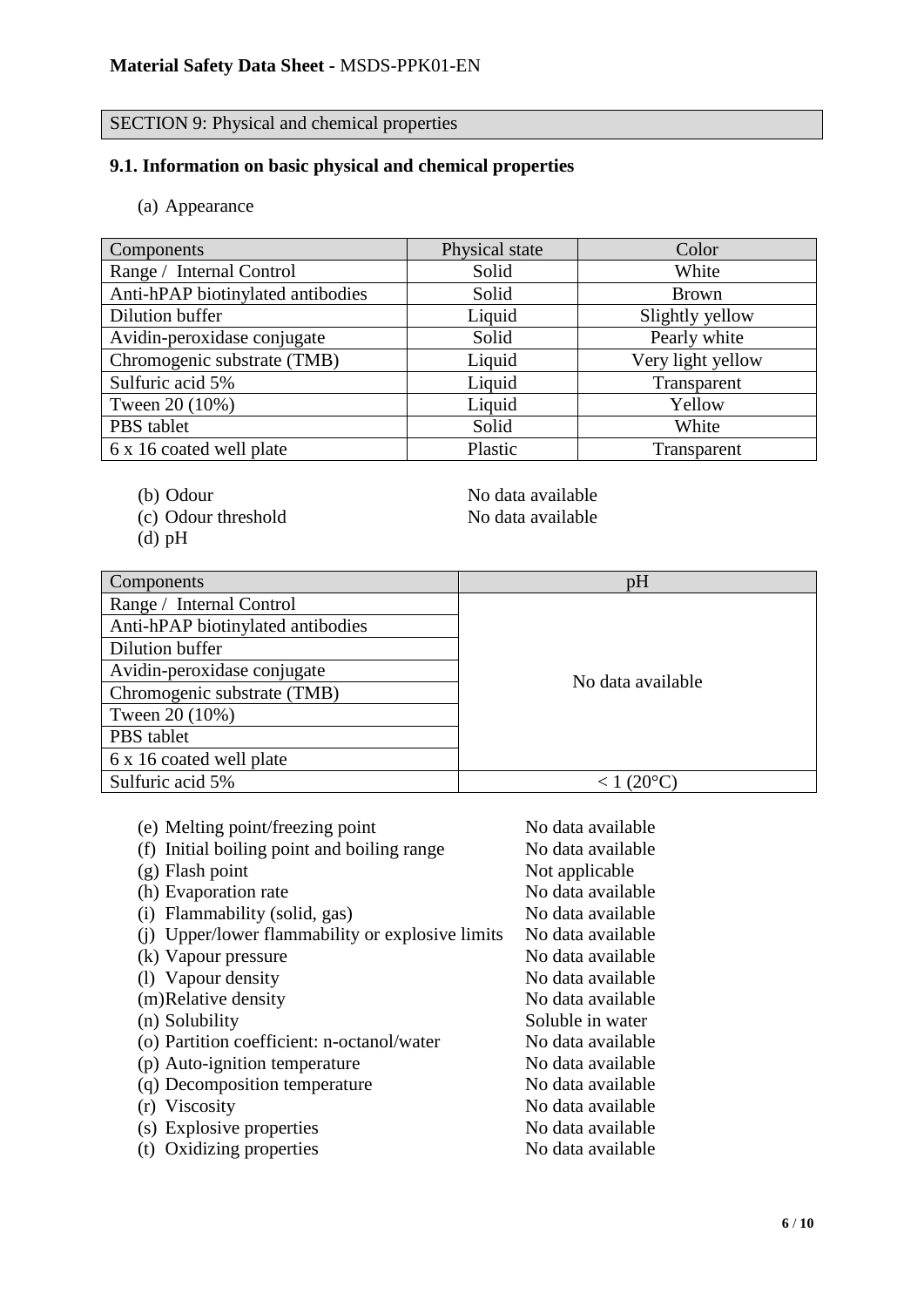# **9.2. Other information**

No data available

SECTION 10: Stability and reactivity

### **10.1. Reactivity**

Sulfuric acid can be corrosive to metals.

## **10.2. Chemical stability**

Stable under recommended storage conditions.

## **10.3. Possibility of hazardous reactions**

No data available

#### **10.4. Conditions to avoid**

No data available

### **10.5. Incompatible materials**

Metals.

#### **10.6. Hazardous decomposition products**

If involved in a fire, poisonous gas may be produced by the packaging material.

# SECTION 11: Toxicological information

## **11.1. Information on toxicological effects**

| (a) acute toxicity                          | No data available for components except              |
|---------------------------------------------|------------------------------------------------------|
|                                             | sulfuric acid. Acute oral toxicity: $LD50 >$         |
|                                             | 2140 mg/kg - Rat - (Merck KGaA) Acute                |
|                                             | inhalation toxicity: LC50 = 375 mg/m <sup>3</sup> -  |
|                                             | Rat - (IUCLID)                                       |
| (b) skin corrosion/irritation               | No data available                                    |
| (c) serious eye damage/irritation           | No data available                                    |
| (d) respiratory or skin sensitization       | No data available                                    |
| (e) germ cell mutagenicity                  | No data available                                    |
| (f) carcinogenicity                         | No component of this product present at              |
|                                             | levels greater than or equal to $0.1\%$ is           |
|                                             | identified<br>as probable, possible<br><sub>or</sub> |
|                                             | confirmed human carcinogen by IARC.                  |
| (g) reproductive toxicity                   | No data available                                    |
| (h) Specific target organ toxicity-single   | No data available                                    |
| exposure                                    |                                                      |
| (i) Specific target organ toxicity-repeated | No data available                                    |
| exposure                                    |                                                      |
|                                             |                                                      |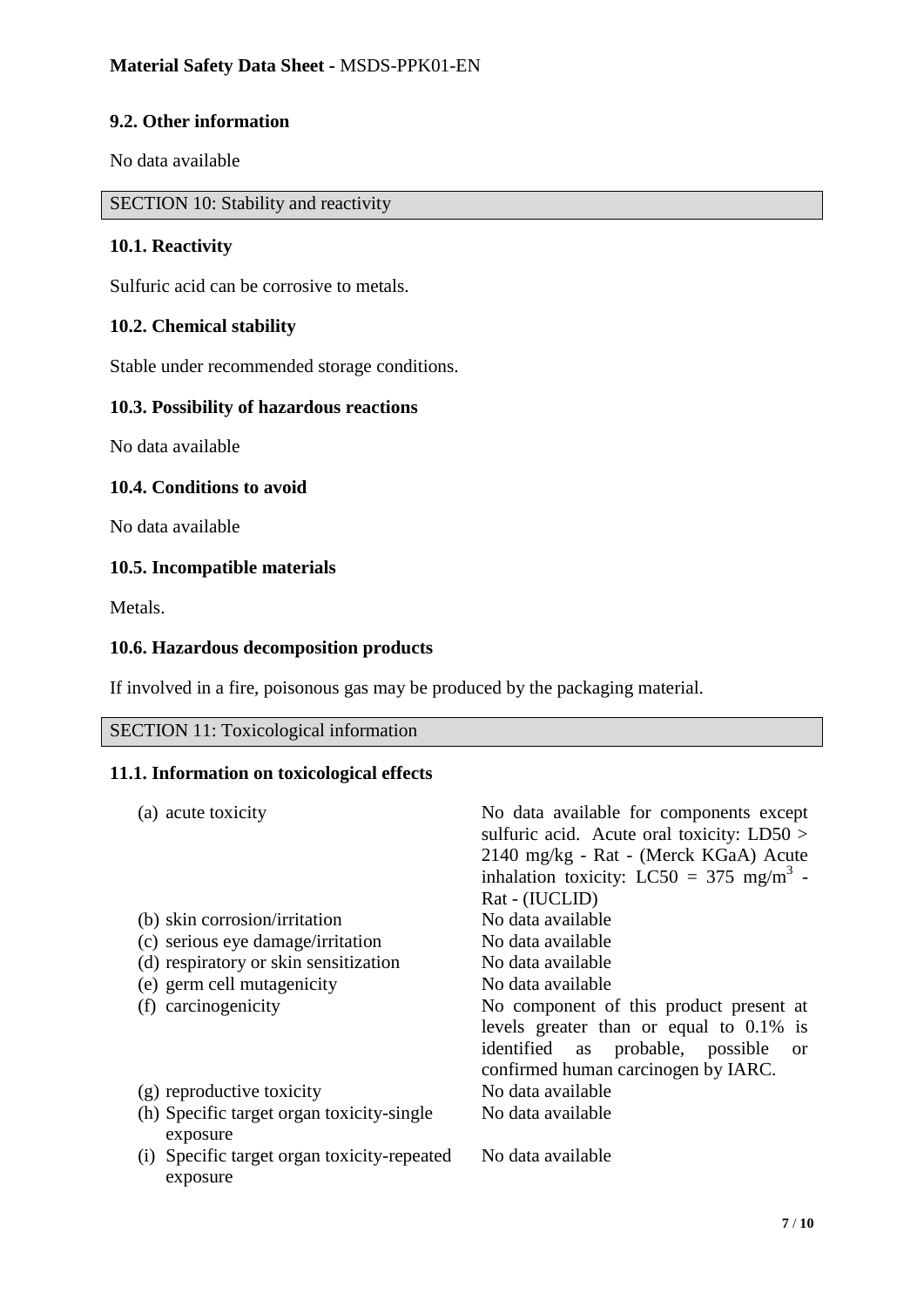- (i) aspiration hazard No data available
- (k) Additional Information RTECS: Not available

To the best of our knowledge, the chemical, physical, and toxicological properties have not been thoroughly investigated.

## SECTION 12: Ecological information

# **12.1. Toxicity**

Do not empty into drains.

# **12.2. Persistence and degradability**

No data available

# **12.3. Bioaccumulative potential**

No data available

# **12.4. Mobility in soil**

The product is water soluble, and may spread in water systems. Will likely be mobile in the environment due to its water solubility. Highly mobile in soils.

# **12.5. Results of PBT and vPvB assessment**

This mixture contains no components considered to be either persistent, bioaccumulative and toxic (PBT), or very persistent and very bioaccumulative (vPvB) at levels of 0.1% or higher.

#### **12.6. Other adverse effects**

No data available

#### SECTION 13: Disposal considerations

#### **13.1. Waste treatment methods**

Must not be released to the environment. Dispose of in accordance with local regulations and directive on waste and hazardous waste. Contaminated packaging: dispose of as unused product.

#### SECTION 14: Transport information

#### **14.1. UN number**

|  | ADR/RID: - | $IMDG: -$ | IATA: |  |
|--|------------|-----------|-------|--|
|--|------------|-----------|-------|--|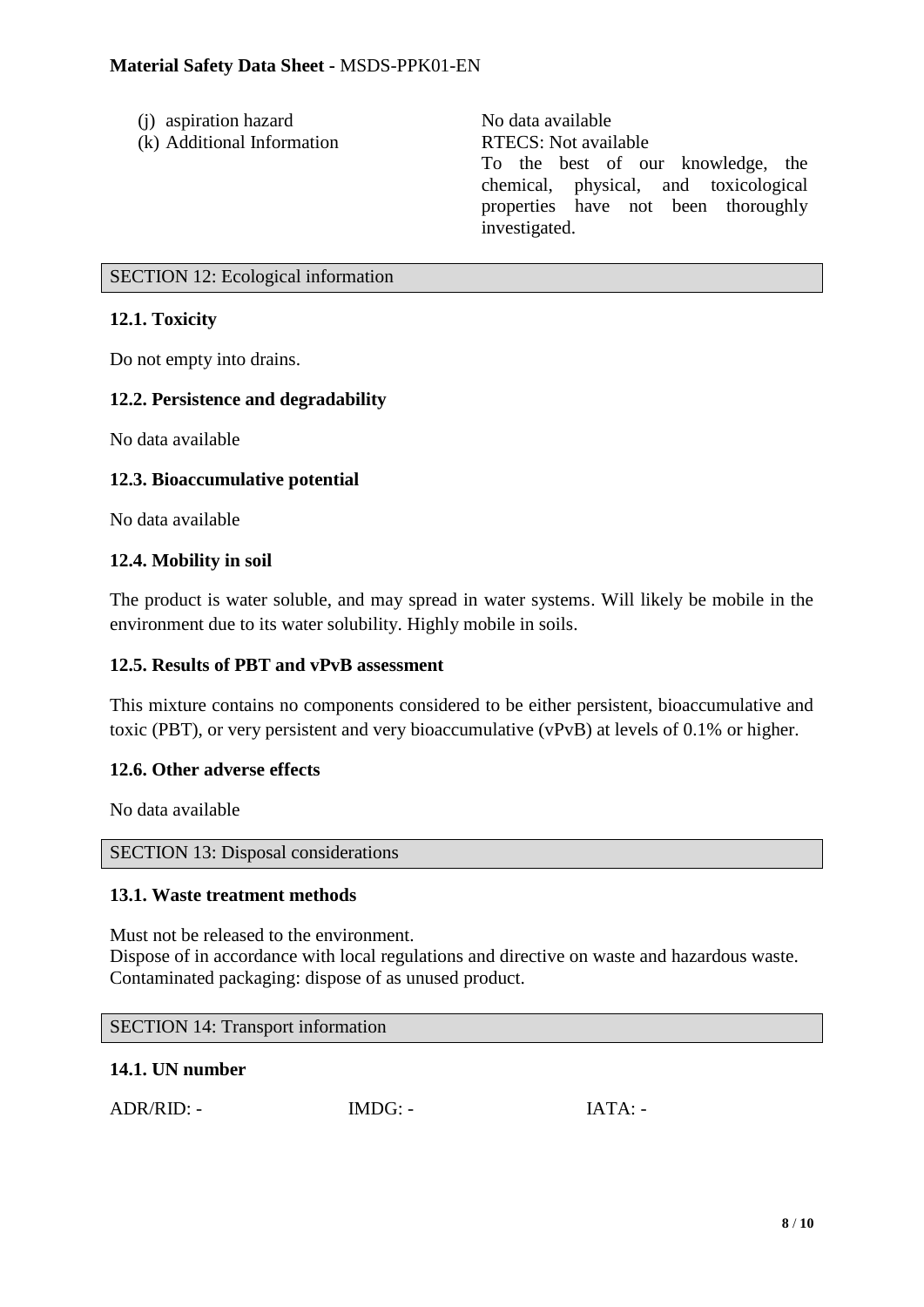| 14.2. UN proper shipping name      |                           |           |  |  |
|------------------------------------|---------------------------|-----------|--|--|
| ADR/RID: Not dangerous goods       |                           |           |  |  |
| IMDG: Not dangerous goods          |                           |           |  |  |
| IATA: Not dangerous goods          |                           |           |  |  |
| 14.3. Transport hazard classes     |                           |           |  |  |
| ADR/RID: -                         | $IMDG: -$                 | $IATA: -$ |  |  |
| 14.4. Packing group                |                           |           |  |  |
| ADR/RID: -                         | $IMDG: -$                 | $IATA: -$ |  |  |
| 14.5. Environmental hazards        |                           |           |  |  |
| ADR/RID: no                        | IMDG Marine pollutant: no | IATA: no  |  |  |
| 14.6. Special precautions for user |                           |           |  |  |

No data available

#### SECTION 15: Regulatory information

# **15.1. Safety, health and environmental regulations/legislation specific for the substance or mixture**

This safety datasheet complies with the requirements of Regulation (EC) No. 1907/2006.

#### **15.2. Chemical safety assessment**

For this product a chemical safety assessment was not carried out.

#### SECTION 16: Other information

**Document Creation Date** March 2000 **Revision Date** May 2022 **Revision Summary** March 2019 - Version 2: Improved document readability May 2022 - Version 3: Formatting according to regulation CE n°1907/2006

#### **Legend**

**ADR** - European Agreement Concerning the International Carriage of Dangerous Goods by Road **CAS** - Chemical Abstracts Service **CE / EC** – Communauté Européenne or European Community **IARC** - International Agency for Research on Cancer **ICAO/IATA** - International Civil Aviation Organization/International Air Transport Association